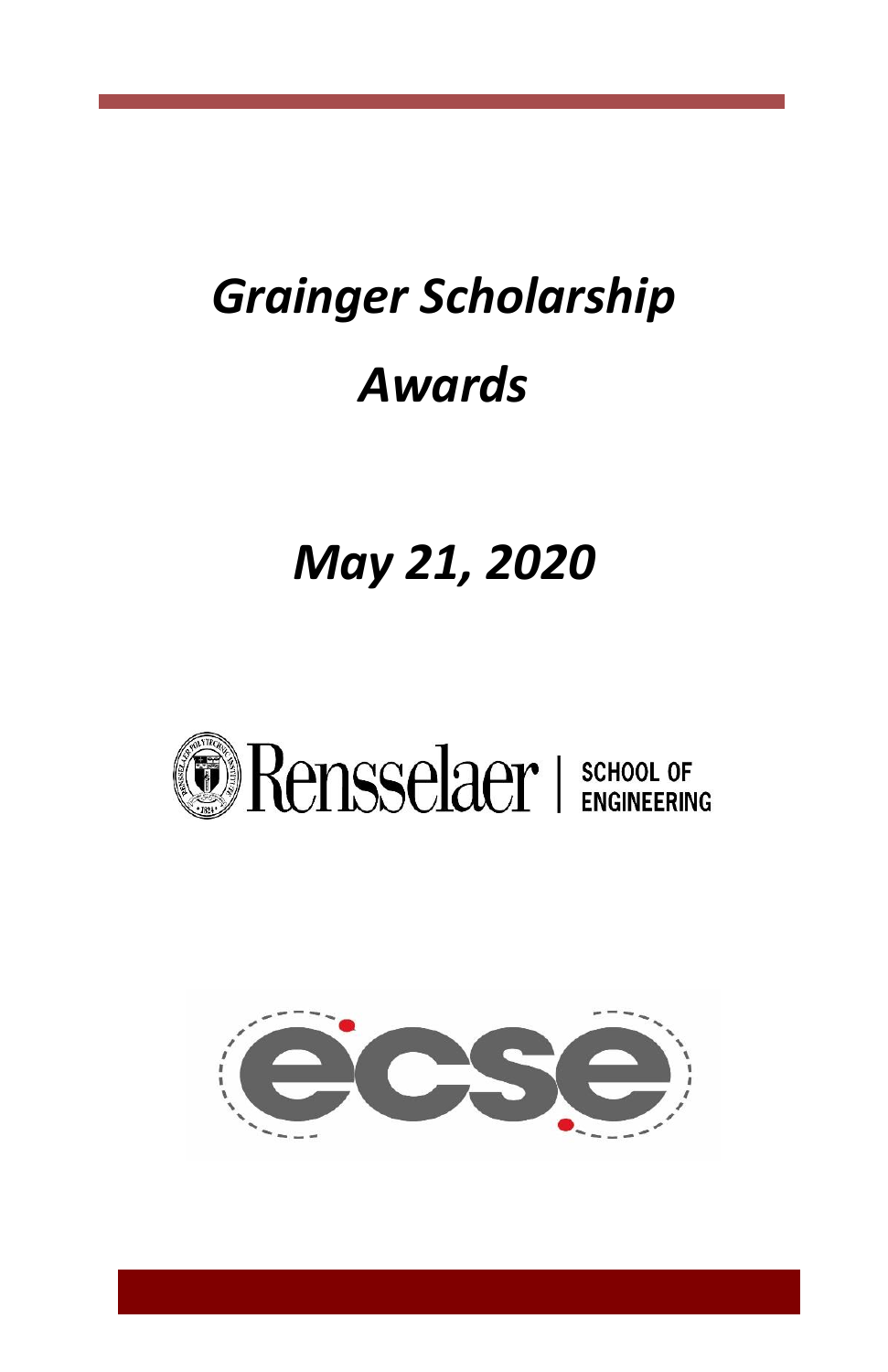# *Held Remotely via Webex*

[https://rensselaer.webex.com/rensselaer/j.php?M](https://rensselaer.webex.com/rensselaer/j.php?MTID=m9e9884f891d3870f23aeebb8756b7f7e) [TID=m9e9884f891d3870f23aeebb8756b7f7e](https://rensselaer.webex.com/rensselaer/j.php?MTID=m9e9884f891d3870f23aeebb8756b7f7e)

- **10:00 am - Joe Chow, Committee Chair**
- **10:05 am - John Wen, Head**
- **10:10 am - Student Presentations begin**

# *2020 Recipients:*

#### **Daniel J. Douglas/Ph.D. Graduate Student**

*Electrical Engineering*

**Jordan Grey, /** *M.S. Graduate Student*

*Electrical Engineering*

#### **Everett C. McNair, M.S. Graduate Student**

*Electrical Engineering*

#### **James Rockwell, Senior Student**

*Electrical Engineering*

#### **Eric Segerstrom, Junior Student**

*Bachelor of Science in Electrical Engineering*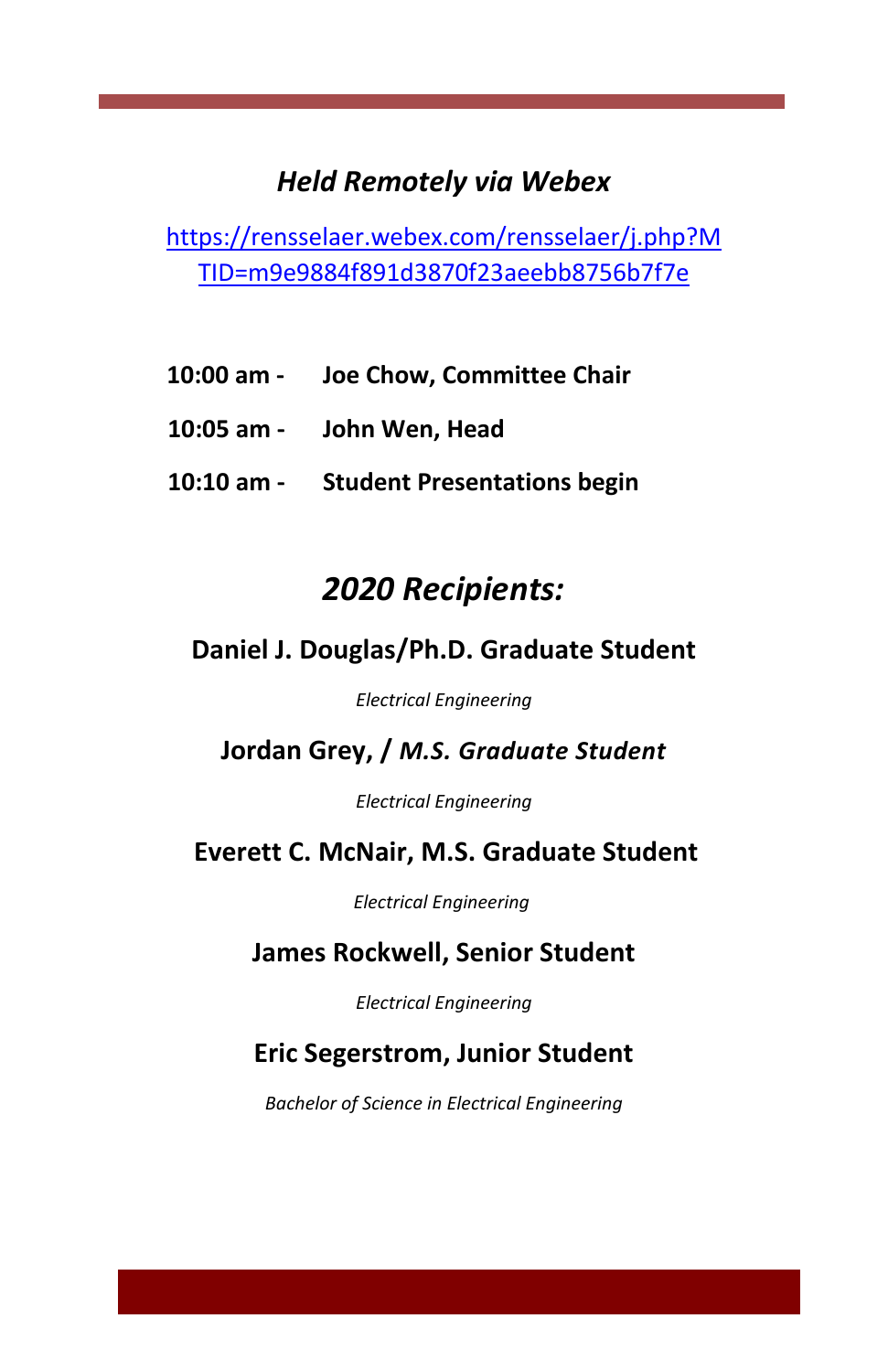

"Electrical energy has become the crux of modern societies, while many millions of people in various regions of the world have yet to be electrified. Innovative systems providing increased reliability and robustness are now needed. My work has

primarily involved generation, operation, and control of electrical power systems. Upon graduation, I will work to develop intelligent systems that can be integrated into the power grid to aid in the efficiency of electric power monitoring and operation.

### **Daniel J. Douglas** *(Ph.D. Graduate Student)*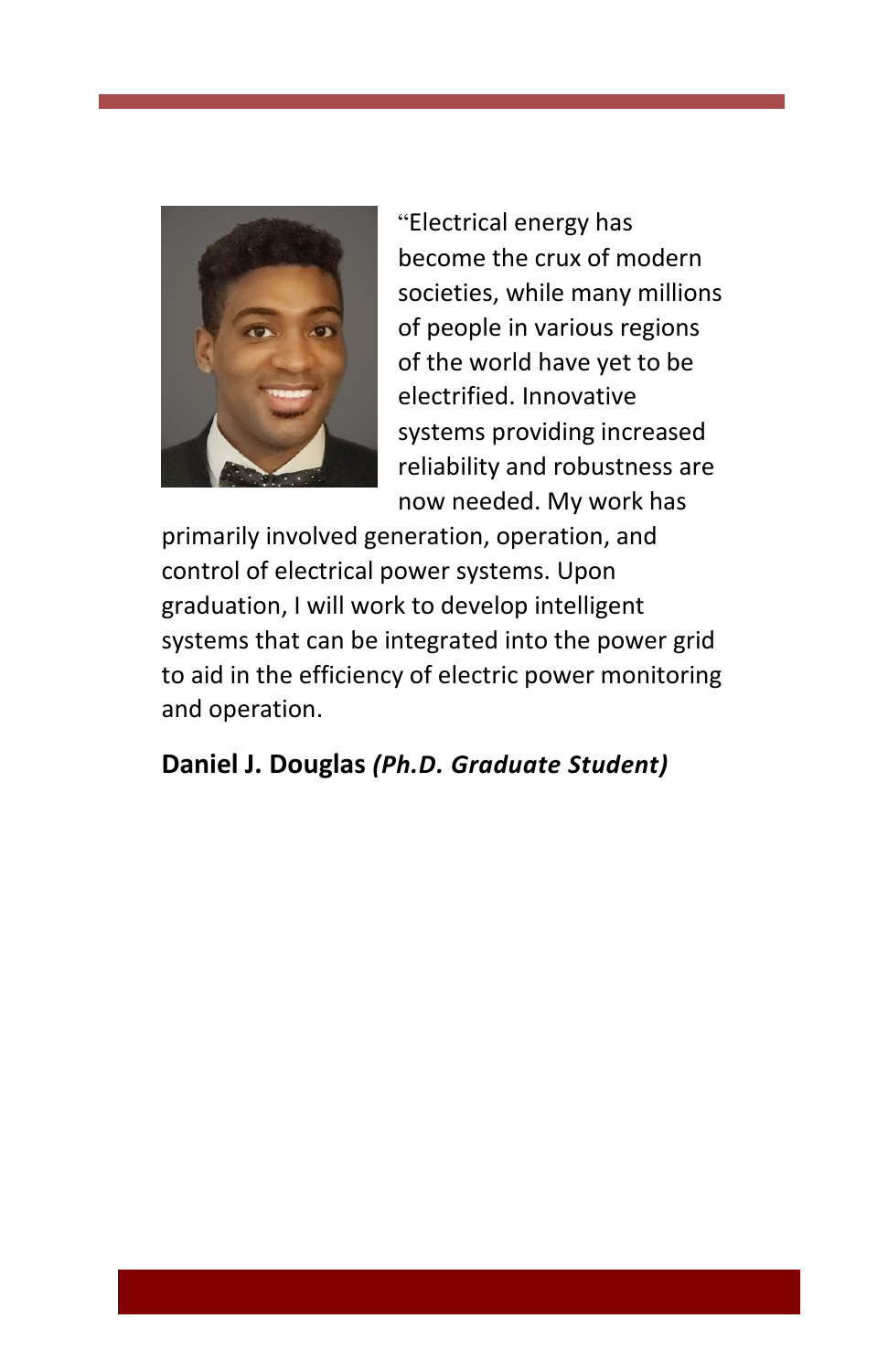

"I became interested in power as a kid once I learned about the initiatives for renewable energy and the need to generate cleaner energy. Deciding to be an electrical engineer came from this interest and my

fascination with math and science. While being at RPI, I've participated in research that focused on open source software in power application for other researchers and developing hardware for relay simulations. From this experience I found my strength in electrical engineering that can be applied to the power field which focused on software and digital control. Over the course of the summer I hope to decide on going for a PhD or going into industry."

#### *Jordan Grey (M.S. Graduate Student)*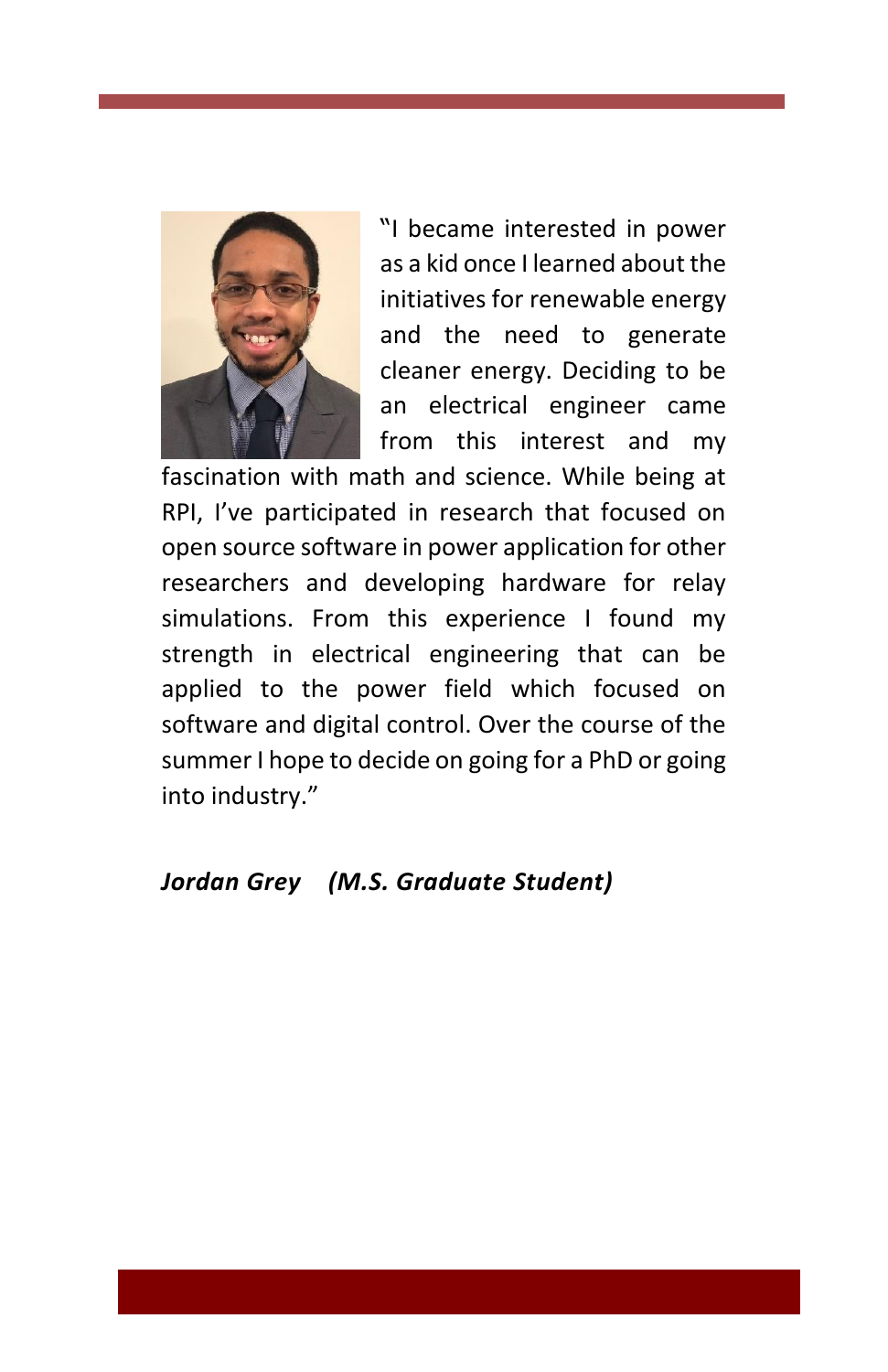

"I chose to study Electrical Power because of the changing nature of the industry. The industry is adapting as energy technology advances creating exciting opportunities for young power engineers. In high school I job shadowed a power

engineer at my local utility company and realized how important as well as dynamic his work was. This convinced me to pursue my education in Electrical Power."

#### *Everett C. McNair (M.S. Graduate* **Student***)*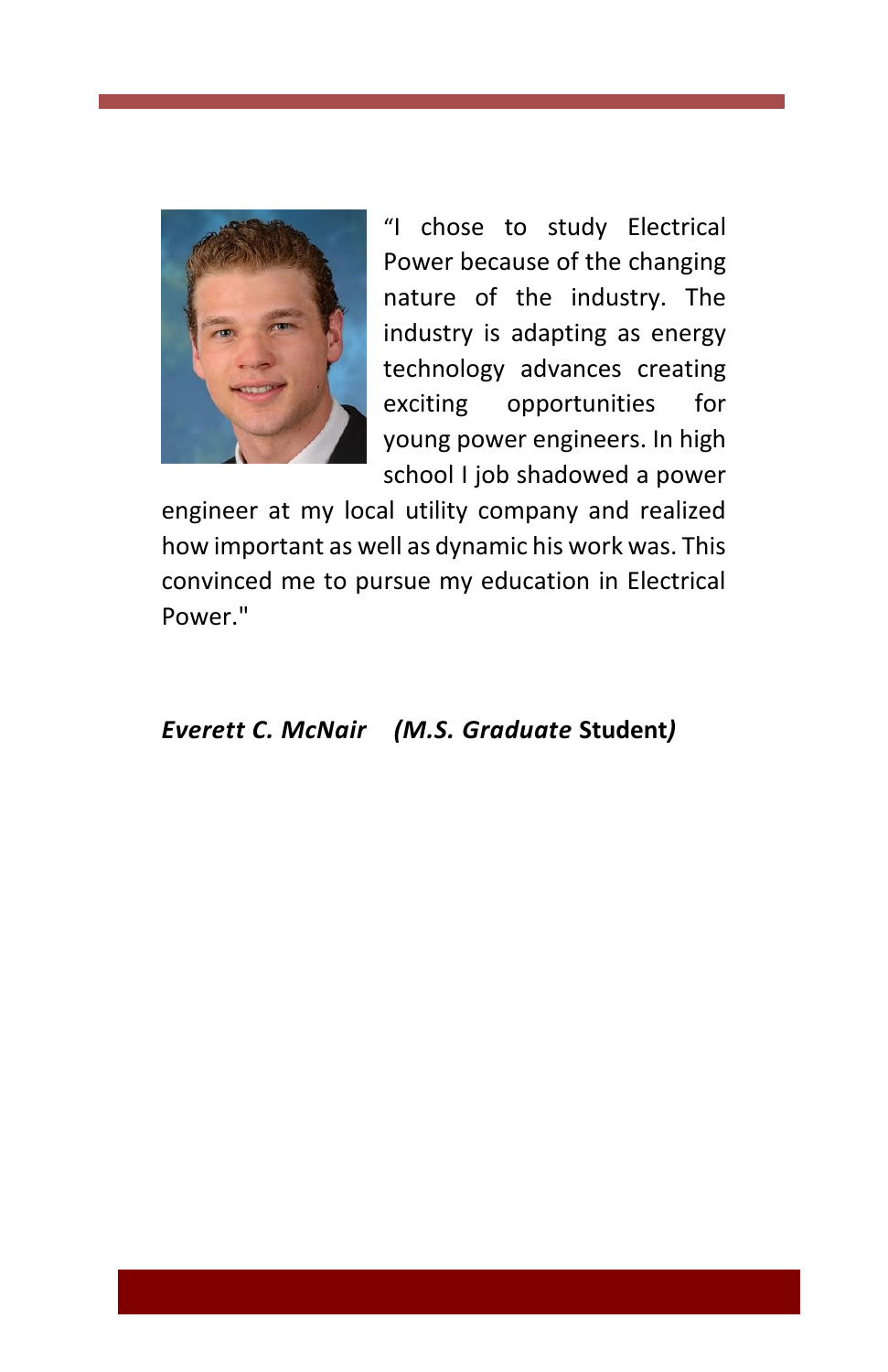

"After deciding my freshman year of college that I wanted to be an electrical engineer, I was drawn to the field of electric power. I did not yet understand the vastness of the electrical networks present around the world, and the level of depth

that is required to ensure each and every electrical system is operating properly. I was aware of the advancement towards renewable generation of power, and how much of an impact that would have on the rest of my life. The excitement of the everchanging energy landscape was fascinating to me, and I wanted to learn more. The worldwide commitment to renewable energy has not come without struggle, and a large portion of the demand falls on the electric power engineers of the world. I have a passion for the outdoor world, and through my work in electric power, I can make a direct change for the better. My potential to impact the lives millions of people through my work has driven me to pursue a career in electric power."

#### *James Rockwell (Senior* **Student***)*